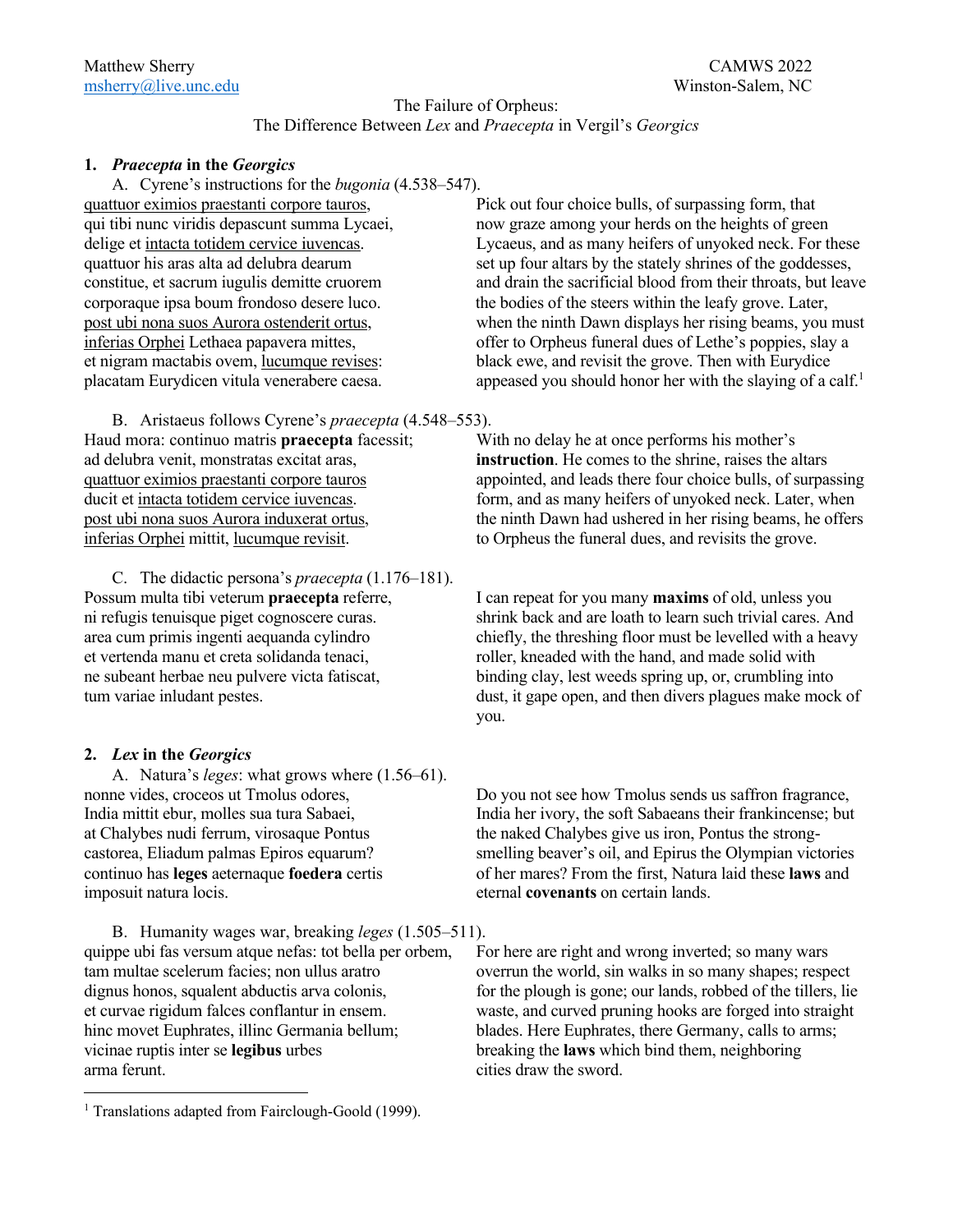# The Failure of Orpheus: The Difference Between *Lex* and *Praecepta* in Vergil's *Georgics*

C. Bees are the only creatures to live under *leges* (4.153–159). et patriam solae et certos novere penates, They alone know a fatherland and fixed home, and experiuntur et in medium quaesita reponunt. days and garner their gains into a common store. For exercentur agris. **covenant** labor in the fields.

D. Orpheus breaks Proserpina's *lex* (4.485–493). redditaque Eurydice superas veniebat ad auras, all mischance, and the regained Eurydice was nearing cum subita incautum **dementia cepit** amantem … imposed that **law**—when a sudden **madness seized** restitit, Eurydicenque suam iam luce sub ipsa Orpheus, the incautious lover … He halted, and, immemor heu! victusque animi respexit. ibi omnis unmindful, alas, and vanquished in purpose, looked **foedera**. **all his effort was wasted and the ruthless tyrant's** 

## **3.** *Dementia* **in the** *Eclogues* **and** *Georgics*

A. Corydon's *dementia*: desire for Alexis (*Ecl*. 2.69–73). a, Corydon, Corydon, quae te **dementia cepit**! Ah, Corydon, Corydon, what **madness seized** you! semiputata tibi frondosa vitis in ulmo est. you? Your vine is but half-pruned on the leafy elm. Nay, quin tu aliquid saltem potius, quorum indiget usus, why not at least set about plaiting something your viminibus mollique paras detexere iunco? need calls for, with twigs and pliant rushes? You will invenies alium, si te hic fastidit, Alexin. find another Alexis, if this one scorns you.

B. Pasiphae's *dementia*: desire for Minos' bull (*Ecl.* 6.44–52). Pasiphaën nivei solatur amore iuvenci. Pasiphaë—happy one, if herds had never been!—with her a, virgo infelix, quae te **dementia cepit**! passion for the snowy bull. Ah, unhappy girl, what Proetides implerunt falsis mugitibus agros, **madness seized** you! The daughters of Proetus filled at non tam turpis pecudum tamen ulla secuta the fields with feigned lowings, yet not one was led by so concubitus, quamvis collo timuisset aratrum foul a love for beasts, though each had feared to find the et saepe in levi quaesisset cornua fronte. yoke on her neck and often looked for horns on her a, virgo infelix, tu nunc in montibus erras. smooth brow. Ah! unhappy girl, now you roam the hills.

C. Aristaeus' *experientia* (4.315–316) Quis deus hanc, Musae, quis nobis extudit artem? What god, Muses, forged for us this technique? unde nova ingressus hominum **experientia cepit**? From where did man's new **skill seize** its rise?

**4. Nightingale simile** (4.511–515)

solae communis natos, consortia tecta [Bees] alone have children in common, hold the dwellings urbis habent, magnisque agitant sub **legibus** aevum. of their city jointly, and pass their life under great **laws** venturaeque hiemis memores aestate laborem in summer, mindful of the winter to come, spend toilsome namque aliae victu invigilant et **foedere** pacto some watch over the gathering of food, and under fixed

Iamque pedem referens casus evaserat omnis, And now, as [Orpheus] retraced his steps, he had avoided pone sequens (namque hanc dederat Proserpina **legem**), the world above, following behind—for Proserpina had effusus labor atque immitis rupta tyranni back on Eurydice, now near the very light! In that instant **covenant** was broken.

qualis populea maerens philomela sub umbra [Orpheus sings] just as the nightingale, mourning beneath amissos queritur fetus, quos durus arator a poplar's shade, bewails her young ones' loss, when a observans nido implumis detraxit; at illa heartless ploughman, watching their resting place, has flet noctem, ramoque sedens miserabile carmen plucked them unfledged from the nest: the mother weeps **integrat**, et maestis late loca questibus implet. all night long, as, perched on a branch, she **makes whole** her piteous song and fills all around with plaintive lamentation.